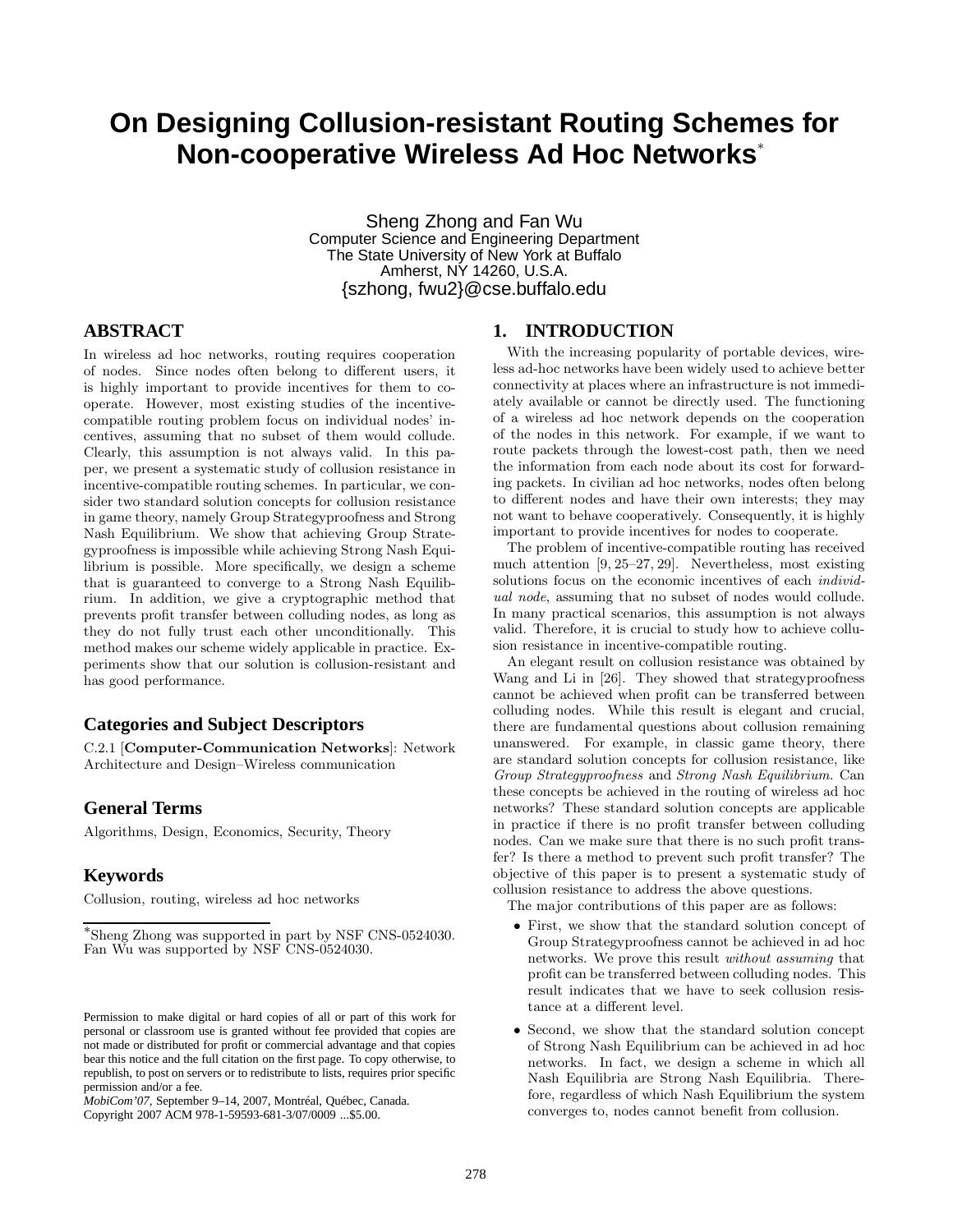- Third, we show that we can prevent profit transfer between colluding nodes, as long as they do not fully trust each other unconditionally.<sup>1</sup> Thus, the scheme we design to achieve Strong Nash Equilibrium is very practical. In particular, we show a method that makes it impossible for each node to convince other nodes about what action it has taken. Consequently, other nodes are not willing to transfer profit to this node in fear that this node may be cheating them.
- Finally, we evaluate our solution using extensive experiments. Simulations on randomly generated networks and on a snapshot network demonstrate that our scheme is resistant to collusion. Measurements of the overheads of our solution show that it is very efficient.

The rest of the paper is organized as follows. Section 2 presents the technical preliminaries. The impossibility of achieving Group Strategyproofness is proved in Section 3 and the scheme to achieve Strong Nash Equilibrium is given in Section 4. Section 5 is dedicated to our method to prevent profit transfer between colluding nodes. Section 6 gives our evaluation results. In Section 7, we discuss related work. We conclude the paper in Section 8.

## **2. TECHNICAL PRELIMINARIES**

We use a graph  $G = (V, E)$  to model a wireless ad hoc network, where V is the set of nodes, and  $E \subseteq V \times V$  is the set of edges. We assume that  $G$  is bi-connected.

For each node  $v_i \in V$ , there is a cost  $c_i \in \mathbb{R}^+$  for sending a unit of data to its neighbors. We adopt the assumption [25] that a node cannot use different power levels to send data to different neighbors, so that the cost is fixed for each node. Further, each node  $v_i$  knows the cost  $c_i$ .

We model the routing procedure as a strategic game, which we call the *routing game*. In a (unicast) *routing game*, suppose that the source node is  $S$  and the destination node is  $D$ . Then the player set of the unicast routing game is  $V - \{S, D\}.$ In this game, each player node  $v_i$  chooses an action based on its own cost:  $a_i = A_i(c_i)$ . Denote by a the profile of all players' actions:  $a = (a_i)_{v_i \in V - \{S, D\}}$ . This action profile decides a path for forwarding data from  $S$  to  $D$ . Each node  $v_i$ in this path receives a payment  $p_i(a)$  from S for each unit of forwarded data. In addition, regardless of whether node  $v_i$ is in the path or not, it can also receive a one-time payment  $p'_{i}(a)$  from S for the entire session. (Note that we do not study when and how payments  $p_i(a)$  and  $p'_i(a)$  should be collected in this paper. Techniques from [29] can be useful for those issues.) The utility of node  $v_i$  is defined as the total payment node  $v_i$  receives minus its cost for forwarding data (if any). Formally, node  $v_i$ 's utility is as follows:

$$
u_i(a) = n \cdot \sigma_i(a) \cdot (p_i(a) - c_i) + p'_i(a).
$$

In the above equation,  $n \in \mathbb{N}^+$  is the number of units of data sent from S to D;  $\sigma_i(a) = 1$  if node  $v_i$  is in the selected path for forwarding the data;  $\sigma_i(a) = 0$  if node  $v_i$  is not. Clearly, the nodes  $\{v_i|\sigma_i(a)=1\}$  should form the path from S to D.

Denote by  $a_C$  the profile of actions for a subset C of players:  $a_C = (a_i)_{v_i \in C}$ . Denote by  $\overline{C}$  the complement set of  $\overline{C}$ :  $\overline{C} = V - \{S, D\} - C$ . We have the standard solution concepts of Group Strategyproof Equilibrium and Strong Nash Equilibrium as follows.

DEFINITION 1. *(Group Strategyproof Equilibrium [14,20])* An action profile a<sup>\*</sup> is a Group Strategyproof Equilibrium if for all nonempty subset  $C$  of player nodes, for all cost profile  $c = (c_i)_{v_i \in V - \{S, D\}}$ , for all action profile a, for all  $n \in \mathbb{N}^+$ , either for all  $v_i \in C$ ,

$$
u_i(a_C^*, a_{\overline{C}}) = u_i(a_C; a_{\overline{C}});
$$

or there exists a player node  $v_i \in C$  such that,

 $u_i(a_C^*, a_{\overline{C}}) > u_i(a_C; a_{\overline{C}}).$ 

DEFINITION 2. *(Strong Nash Equilibrium [19])* An action profile  $a^*$  is a Strong Nash Equilibrium if for all nonempty subset C of player nodes, for all cost profile  $c = (c_i)_{v_i \in V - \{S, D\}}$ , for all profile  $a_C$  of actions in the subset C, for all  $n \in \mathbb{N}^+$ , there exists a player node  $v_i \in C$  such that,

$$
u_i(a_C^*, a_{\overline{C}}^*) \geq u_i(a_C; a_{\overline{C}}^*).
$$

In reality, any practical solution to the routing game should satisfy additional requirements. For example, we should have *social efficiency*, which means that the total cost of the selected path must be minimum. Also, each player node should have individual rationality, which means that its utility should be always greater than or equal to 0, since otherwise the player node would simply choose to remain out of the game. We combine these two requirements to define the admissibility of a solution.

DEFINITION 3. (Admissibility) In a unicast routing game, suppose that  $a^*$  is a Group Strategyproof Equilibrium or a Strong Nash Equilibrium. We say  $a^*$  is admissible if the following two requirements are met for all cost profile  $c =$  $(c_i)_{v_i \in V - \{S,D\}}$ :

- The nodes  $\{v_i | \sigma_i(a^*) = 1\}$  form the lowest-cost path from S to D.
- For all  $n \in \mathbb{N}^+$ , for all player node  $v_i$ ,  $u_i(a^*) \geq 0$ .

Using the above definitions, now we can formally state the main questions addressed in Sections 3 and 4: As the system designer, we have the freedom of choosing the functions  $p_i(), p'_i(),$  and  $\sigma_i()$ —the choice we make is called a *scheme*. Is there a way to design a scheme such that the system converges to an admissible Group Strategyproof Equilibrium or an admissible Strong Nash Equilibrium? Our answer is that the former is impossible, while the latter can be achieved.

# **3. IMPOSSIBILITY OF GROUP STRATE-GYPROOFNESS**

In this section, we show that Group Strategyproofness cannot be achieved since it is contradictory to our requirement of admissibility.

<sup>&</sup>lt;sup>1</sup>Note that the type of *collusion* we consider here is different from the type of collusion studied in cryptography, where all colluding parties are controlled by a single adversary and thus trust each other unconditionally. In the scenarios we consider, each colluding node is independent and actually has its own interest; the reason it colludes with other nodes is that it wants to maximize its own utility in this way. Therefore, in our scenarios, colluding nodes do not fully trust each other unconditionally.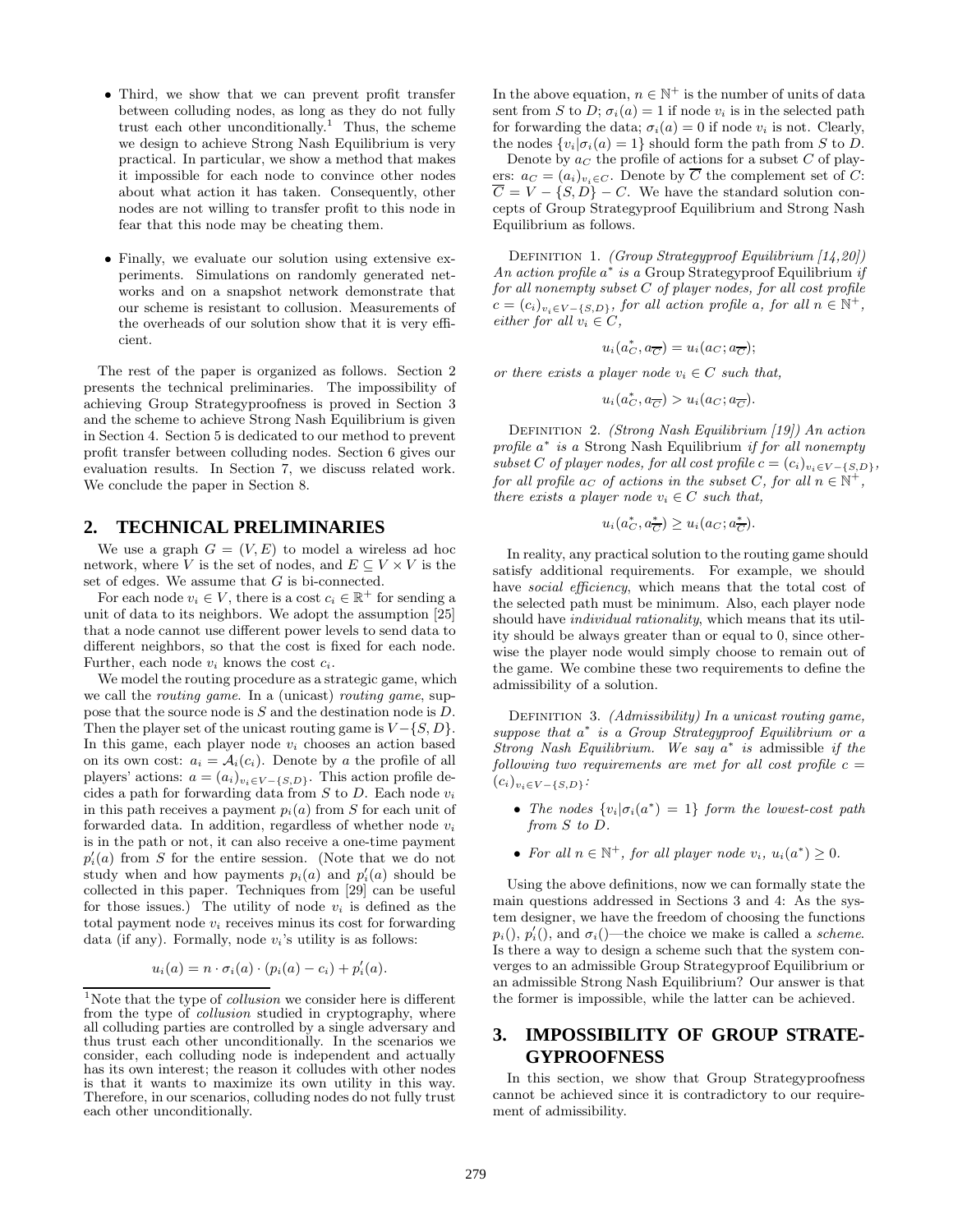THEOREM 4. In any unicast routing game, if there is only one lowest-cost path from S to D, then there does not exist any admissible Group Strategyproof Equilibrium.

PROOF. Clearly, any Group Strategyproof Equilibrium is also a Strategyproof Equilibrium. So, for an arbitrary unicast routing game, we show that any Strategyproof Equilibrium a ∗ is not Group Strategyproof if it is admissible.

Denote by  $LCP(S, D, c)$  the lowest-cost path from node  $S$  to node  $D$  when the cost profile is  $c$ . We construct a player subset  $C = \{i_0\} \cup LCP(S, D, c)$ , where  $v_{i_0}$  is a node in  $LCP(S, D, c)$  and  $\overline{LCP(S, D, c)}$  is the set of nodes out of  $LCP(S, D, c)$ . For all  $v_i \in C$ , we define

$$
c'_{i} = c_{i} + p_{i_{0}}(a_{c}^{*}, a_{\overline{C}}^{*}) + p'_{i_{0}}(a_{c}^{*}, a_{\overline{C}}^{*}) + 1.
$$
 (1)

Before we prove our theorem, we first prove the following lemma:

LEMMA 5. When c is the cost profile, for all  $v_i \in C$ .

$$
\sigma_i(a_C^*,a_{\overline{C}}^*)=\sigma_i(a_C,a_{\overline{C}}^*),
$$

where

$$
a_C = (a_i^*(c_i'))_{v_i \in C}.\tag{2}
$$

PROOF. Since  $a^*$  is admissible, when c is the cost profile, clearly we have

$$
\sigma_i(a_C^*, a_{\overline{C}}^*) = 1 \Leftrightarrow v_i \in LCP(S, D, c).
$$

On the other hand, considering a different scenario in which  $(c_C', c_{\overline{C}})$  is the cost profile, from (2) we can easily get that

$$
\sigma_i(a_C, a_{\overline{C}}^*) = 1 \Leftrightarrow v_i \in LCP(S, D, (c_C', c_{\overline{C}})).
$$

Furthermore, from (1) we know that

$$
LCP(S, D, c) = LCP(S, D, (c_C', c_{\overline{C}})).
$$

Combining the above three equations, we have

$$
\sigma_i(a_C^*, a_{\overline{C}}^*) = \sigma_i(a_C, a_{\overline{C}}^*).
$$

口

Now we come back to the proof of our theorem. For all  $v_i \in C$ ,  $i \neq i_0$ , clearly  $\sigma_i(a_C^*, a_{\overline{C}}^*) = 0$ . By Lemma 5, this implies that

$$
\sigma_i(a_C, a_{\overline{C}}^*) = 0. \tag{3}
$$

Next, we combine  $(3)$  with  $(2)$ . Since  $a^*$  is Strategyproof, considering the scenario in which  $(c_C', c_{\overline{C}})$  is the cost profile, we get:<sup>2</sup>

$$
p_i'(a_C^*, a_{\overline{C}}^*) \le p_i'(a_C, a_{\overline{C}}^*). \tag{4}
$$

When we put  $(3)$  and  $(4)$  together, we obtain that, when c is the cost profile,

$$
u_i(a_C^*, a_{\overline{C}}^*) \le u_i(a_C, a_{\overline{C}}^*). \tag{5}
$$

Finally, we consider  $v_{i_0}$ . From (1) we have

$$
np_{i_0}(a_C^*, a_{\overline{C}}^*) + p'_{i_0}(a_C^*, a_{\overline{C}}^*) < n c'_{i_0}.\tag{6}
$$

From  $(2)$ , since  $a^*$  is admissible, considering the scenario in which  $(c_C, c_{\overline{C}})$  is the cost profile, we have

$$
nc'_{i_0} \le np_{i_0}(ac, a^*_{\overline{C}}) + p'_{i_0}(ac, a^*_{\overline{C}}).
$$
 (7)

We put (6) and (7) together and obtain that

 $\overline{a}$ 

$$
n(p_{i_0}(a_C^*, a_{\overline{C}}^*) - c_{i_0}) + p'_{i_0}(a_C^*, a_{\overline{C}}^*)
$$
  

$$
n(p_{i_0}(a_C, a_{\overline{C}}^*) - c_{i_0}) + p'_{i_0}(a_C, a_{\overline{C}}^*).
$$
 (8)

Since  $\sigma_{i_0}(a_C^*, a_{\overline{C}}^*) = 1$ , using (8) and Lemma 5 we get that, when  $c$  is the cost profile,

$$
u_{i_0}(a_C^*, a_{\overline{C}}^*) < u_{i_0}(a_C, a_{\overline{C}}^*).
$$
 (9)

Equations (5) and (9) together imply that  $a^*$  is not Group Strategyproof.

# **4. SCHEME ACHIEVING STRONG NASH EQUILIBRIUM**

In Section 3, we have shown that in general we cannot guarantee the existence of admissible Group Strategyproof Equilibrium in the routing game, and thus clearly we cannot hope the system to converge to an admissible Group Strategyproof Equilibrium. Fortunately, we can design a scheme such that the system converges to an admissible Strong Nash Equilibrium.

The key idea of our design is discretization of costs. In practice, the cost  $c_i$  of each node has a finite precision. So, without loss of generality, we assume that there is a very small real number  $\epsilon \in \mathbb{R}^+$  such that for all player node  $v_i$ ,  $c_i$  is a multiple of  $\epsilon$ . Naturally, whenever a node claims its cost, we require that the claimed cost is also a multiple of  $\epsilon$ . (Nevertheless, in our scheme, the payment to each node is not necessary a multiple of  $\epsilon$ —this is a very important feature of our scheme.) Based on this idea, we design a scheme in which each node makes a claim about its cost for forwarding a unit of data. If a node is in the lowest-cost path, our scheme gives it incentives to maximize its claimed cost (to the extent that it does not fall out of the lowest-cost path); if a node is out of the lowest-cost path, our scheme gives it incentives to minimize its claimed cost (to the extent that it does not fall into the lowest-cost path). Consequently, whenever the system converges to a Nash Equilibrium, each node in the lowest-cost path has a claimed cost equal to or slightly higher than its real cost, and each node out of the lowest-cost path has a claimed cost equal to or slightly lower than its real cost. Interestingly, we can show that such a Nash Equilibrium is actually a Strong Nash Equilibrium.

Specifically, in our scheme, the payment  $p_i$  for each unit of data is equal to the claimed cost of node  $v_i$ . Therefore, each node in the lowest-cost path has incentives to increase its claimed cost, as long as it remains in the lowest-cost path after the increase. In contrast, the one-time payment  $p'_i$  decreases in the claimed cost of node  $v_i$ . Therefore, each node out of the lowest-cost path has incentives to decrease its claimed cost, as long as it remains out of the lowest-cost path after the decrease. Of course, nodes in the lowest-cost path also receive one-time payments. We have to make sure that changes of one-time payments do not influence these nodes. To achieve this goal, we make all one-time payments smaller than  $\epsilon$ . Hence, for all node  $v_i$  in the lowest-cost path, the total payment always increases whenever  $p_i$  increases (because the increase of  $p_i$  is at least  $\epsilon$  and the decrease of  $p'_i$  is less than  $\epsilon$ ).

<sup>&</sup>lt;sup>2</sup>In fact, if we consider instead the scenario in which  $c$  is the cost profile, we can get the inequality in the other direction:  $p_i'(a_C^*, a_{\overline{C}}^*) \geq p_i'(a_C, a_{\overline{C}}^*)$ . Hence, actually we have  $p_i'(a_C^*, a_{\overline{C}}^*) = p_i'(a_C, a_{\overline{C}}^*)$ . However, to prove Lemma 5 it suffices to have (4).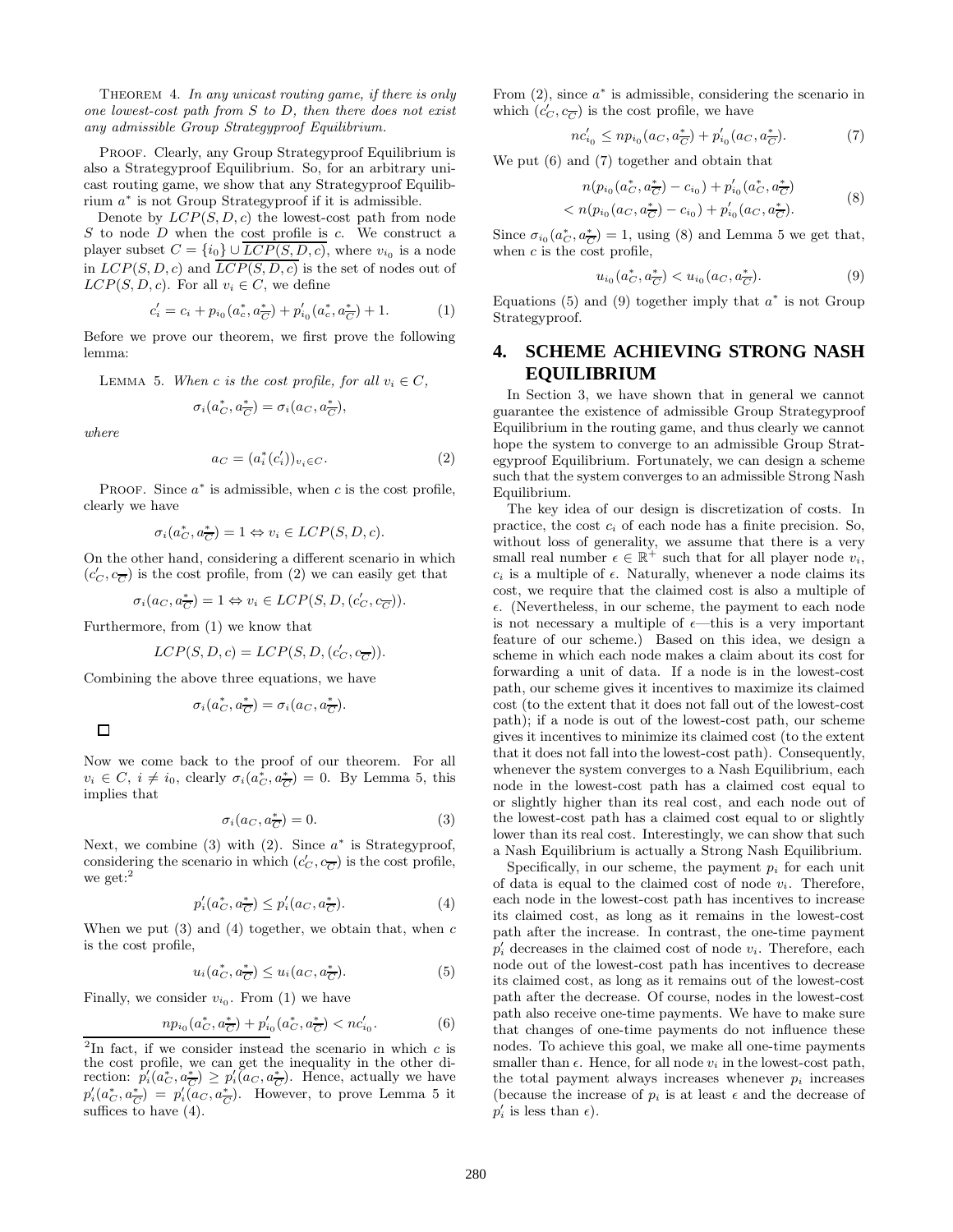We emphasize that the above are only some intuitive thoughts behind our design, which are not completely precise. For precise analysis, see the theorems, lemmas, and proofs we present below.

- Suppose  $S$  wants to send  $n$  units of data to  $D$ . • Each player node  $v_i$  sends  $a_i \in \mathbb{R}^+ \cup \{0\}$  to S, which is its claimed cost. (So, each player's action is its claimed cost.)
	- $S$  chooses the lowest-cost path (LCP) to  $D$  in the graph with the claimed costs. If there is a tie, S breaks the tie according to the lexicographical order. This is the path for forwarding the data from  $S$  to  $D$ . Each node  $v_i$  in this selected path is paid  $p_i(a) = a_i$  for each unit of data. (Recall that  $LCP()$  denotes "the lowest-cost path". Hereafter, whenever there are more than one lowestcost paths,  $LCP()$  always refers to the one selected using the above tie-breaking rule.)
	- In addition, each node  $v_i$  in the selected path receives a one-time payment:

$$
p_i'(a) = \frac{\epsilon}{1 + \max_{v_i \in LCP(S, D, (a_i', a_{\overline{\{i\}}}))} a_i'}.
$$

In the above,  $\max_{v_i \in LCP(S, D, (a'_i, a_{\overline{\{i\}}}))} a'_i$  is the largest cost  $v_i$  can claim, when each other node  $v_j$  still claims  $a_j$ , such that  $v_i$  remains in the selected path. If node  $v_i$  is not in the selected path, it receives a one-time payment:

$$
p_i'(a) = \frac{\epsilon}{1 + a_i}.
$$

#### Figure 1: Scheme for Achieving Strong Nash Equilibrium.

Fig. 1 summarizes the details of our scheme. Given this detailed description of our scheme, now we can present the formal analysis of our scheme. We have two major results: (1) there exists a Nash Equilibrium; (2) all Nash Equilibria are admissible Strong Nash Equilibria. We start with proving the first result.

THEOREM 6. If the above scheme is used, then there exists a Nash equilibrium.

PROOF. We construct an action profile  $a^*$  as follows. Initially, we set  $a_i^* = c_i$  for each  $v_i$ . Then, for each player node  $v_i \notin LCP(S, D, c)$ , if  $a_i^* > 0$  and  $LCP(S, D, (a_i^* - \epsilon, a_{\overline{\{i\}}})) =$  $LCP(S, D, a^*)$ , we decrease  $a_i^*$  by  $\epsilon$ ; otherwise, keep the value of  $a_i^*$ . For each player node  $v_i \in LCP(S, D, c)$ , if  $LCP(S, D, (a_i^* + \epsilon, a_{\overline{\{i\}}})) = LCP(S, D, a^*),$  we increase  $a_i^*$ by  $\epsilon$ ; otherwise, keep the value of  $a_i^*$ .

We repeat the above process until it does not make any change to any  $a_i^*$ . When the iteration stops, we get the action profile  $a^*$  we want.

We note that the above process will stop in a finite number of steps. Next, we show that  $a^*$  is a Nash equilibrium.

For each node  $v_i$ , we need to show that, for all  $a_i$ ,  $u_i(a_i^*, a_{\overline{\{i\}}})$  $\geq u_i(a_i, a_{\overline{\{i\}}}).$  We distinguish two cases:

Case A:  $v_i \notin LCP(S, D, c) = LCP(S, D, a^*)$ . Then

$$
u_i(a_i^*, a_{\overline{\{i\}}}) = \frac{\epsilon}{1 + a_i^*}.
$$

If  $a_i > a_i^*$ , clearly  $v_i \notin LCP(a_i, a_{\overline{\{i\}}})$  and

$$
u_i(a_i, a_{\overline{i}}^*) = \frac{\epsilon}{1 + a_i}
$$
  
< 
$$
< \frac{\epsilon}{1 + a_i^*} = u_i(a_i^*, a_{\overline{i}}^*)
$$
.

If  $a_i < a_i^*$  (which is equivalent to  $a_i \leq a_i^* - \epsilon$ ), by the above stopping criterion we know that  $v_i \in LCP(a_i, a_{\overline{\{i\}}}).$  Thus,

$$
u_i(a_i, a_{\overline{\{i\}}})
$$
\n
$$
= n \cdot \sigma_i(a_i, a_{\overline{\{i\}}}) \cdot (p_i(a_i, a_{\overline{\{i\}}}) - c_i) + p'_i(a_i, a_{\overline{\{i\}}})
$$
\n
$$
= n \cdot (a_i - c_i) + \frac{\epsilon}{1 + \max_{v_i \in LCP(S, D, (a'_i, a_{\overline{\{i\}}}))} a'_i}
$$
\n
$$
\leq n \cdot (a_i - c_i) + \epsilon
$$
\n
$$
\leq n \cdot (a_i^* - \epsilon - c_i) + \epsilon
$$
\n
$$
\leq -n\epsilon + \epsilon
$$
\n
$$
\leq 0 < u_i(a_i^*, a_{\overline{\{i\}}}).
$$

Case B:  $v_i \in LCP(S, D, c) = LCP(S, D, a^*)$ . Then,

$$
u_i(a_i^*, a_{\overline{\{i\}}}) = n(a_i^* - c_i) + \frac{\epsilon}{1 + \max_{v_i \in LCP(S, D, (a_i', a_{\overline{\{i\}}}))} a_i'}
$$

If  $a_i < a_i^*$  (which is, again, equivalent to  $a_i \leq a_i^* - \epsilon$ ), clearly  $v_i \in LCP(a_i, a_{\overline{\{i\}}})$  and

$$
u_i(a_i, a_{\overline{i}}^*)
$$
  
=  $n \cdot \sigma_i(a_i, a_{\overline{i}}^*) \cdot (p_i(a_i, a_{\overline{i}}^*) - c_i) + p_i'(a_i, a_{\overline{i}}^*)$   
=  $n(a_i - c_i) + \frac{\epsilon}{1 + \max_{v_i \in LCP(S, D, (a_i', a_{\overline{i}}^*) )} a_i'}$   
 $\le n(a_i - c_i) + \epsilon$   
 $\le n(a_i^* - \epsilon - c_i) + \epsilon$   
 $\le n(a_i^* - \epsilon) \le u_i(a_i^*, a_{\overline{i}}^*)$ .

If  $a_i > a_i^*$ , by the stopping criterion we know that  $v_i \notin$  $LCP(S, D, (a_i, a_{\overline{\{i\}}}))$ . Thus,

$$
u_i(a_i, a_{\overline{\{i\}}}) = p'_i(a_i, a_{\overline{\{i\}}})
$$
  
= 
$$
\frac{\epsilon}{1 + a_i}
$$
  
< 
$$
< \frac{\epsilon}{1 + \max_{v_i \in LCP(S, D, (a'_i, a_{\overline{\{i\}}}))} a'_i}
$$
  

$$
\leq u_i(a_i^*, a_{\overline{\{i\}}}).
$$

In the above, the first inequality follows from the fact that  $v_i \notin LCP(S, D, (a_i, a_{\overline{\{i\}}}))$  and thus

$$
a_i > \max_{v_i \in LCP(S, D, (a'_i, a^*_{\overline{\{i\}})})} a'_i.
$$

 $\Box$ 

Before we go to our proof that all Nash Equilibria are admissible Strong Nash Equilibria, we need to establish two technical lemmas.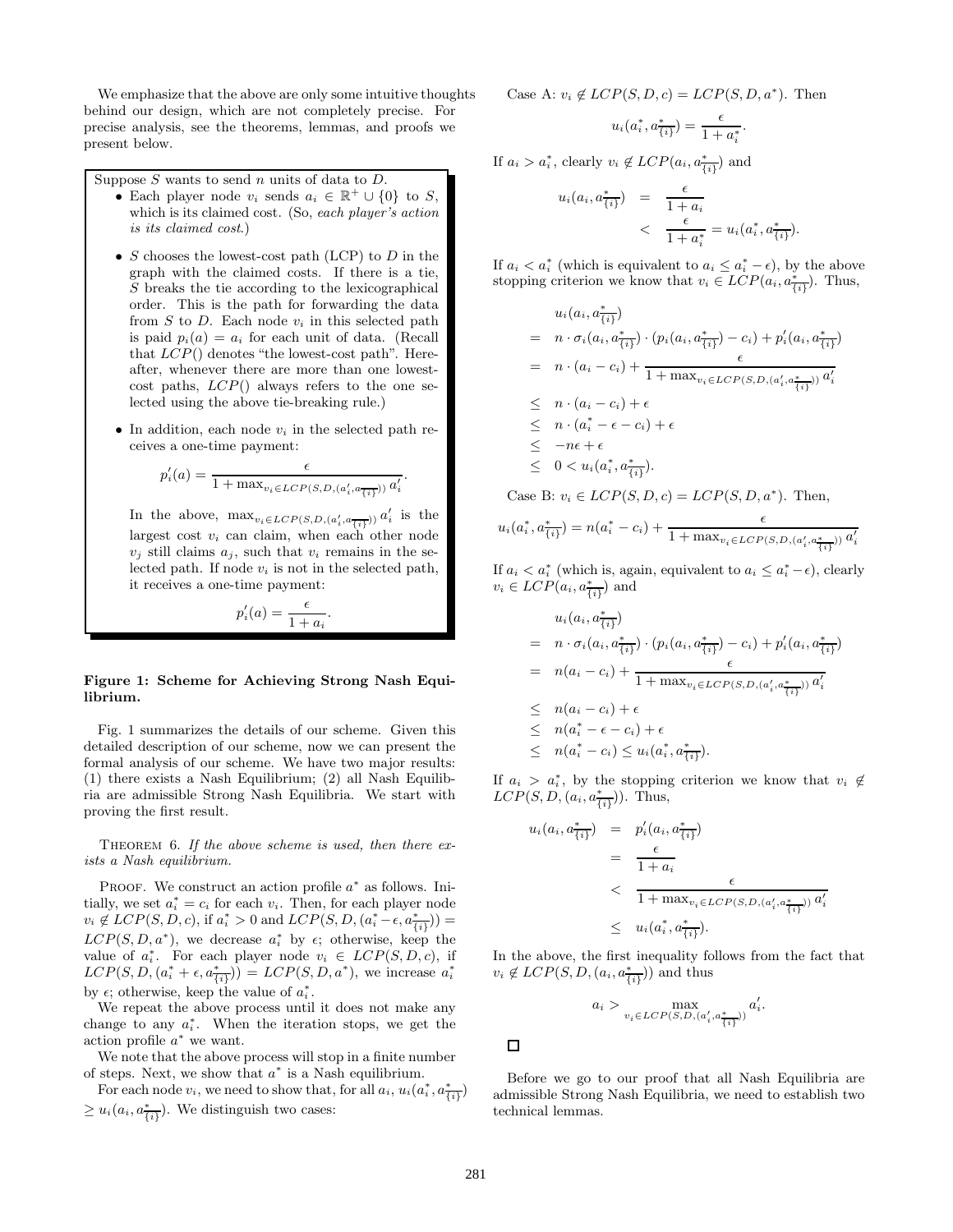Lemma 7. If the above scheme is used, then for each Nash equilibrium  $a^*$ ,  $LCP(S, D, c) = LCP(S, D, a^*)$ . That is, the lowest-cost path is always selected in all Nash Equilibria.

PROOF. We prove this lemma by contradiction. Suppose that there exists a Nash equilibrium  $a^*$  such that  $LCP(S, D, c)$  $\neq LCP(S, D, a^*)$ . We distinguish two cases.

Case A: There exists  $v_i$  such that  $v_i \in LCP(S, D, c)$ ,  $v_i \notin$  $LCP(S, D, a^*)$ ,  $a_i^* > c_i$ . Then we consider  $v_i$ 's utility when it claims the real cost  $c_i$  and all other nodes still remain with their equilibrium actions. If  $v_i \in LCP(S, D, (c_i, a_{\overline{\{i\}}}))$ ,

$$
u_i(c_i, a_{\overline{\{i\}}})
$$
  
=  $n(c_i - c_i) + \frac{\epsilon}{1 + \max_{v_i \in LCP(S, D, (a'_i, a_{\overline{\{i\}}}))} a'_i}$   
>  $\frac{\epsilon}{1 + a_i^*} = u_i(a_i^*, a_{\overline{\{i\}}}).$ 

In the above, the inequality is due to fact that  $v_i \notin LCP(S, D, a^*)$ and thus  $a_i^* > \max_{v_i \in LCP(S, D, (a'_i, a_{\{i\}}))} a'_i$ . This is contradictory to the fact that  $a^*$  is a Nash equilibrium. If  $v_i \notin LCP(S, D, (c_i, a_{\overline{\{i\}}}))$ , we have

$$
u_i(c_i, a_{\overline{\{i\}}}) = \frac{\epsilon}{1+c_i} > \frac{\epsilon}{1+a_i^*} = u_i(a_i^*, a_{\overline{\{i\}}}).
$$

Again, this is contradictory to the fact that  $a^*$  is a Nash equilibrium.

Case B: For all  $v_i$  such that  $v_i \in LCP(S, D, c)$ ,  $v_i \notin$  $LCP(S, D, a^*)$ , we have  $a_i^* \leq c_i$ . Assume that when  $LCP(S, D, c)$ and  $LCP(S, D, a^*)$  have the same claimed cost, the tie breaking rule chooses  $LCP(S, D, a^*)$  over  $LCP(S, D, c)$ . (If the tie breaking rule chooses  $LCP(S, D, c)$  over  $LCP(S, D, a^*),$ we have a similar proof, which we skip to save space.) Then we know that

$$
\sum_{v_i \in LCP(S, D, a^*)} a_i^* \leq \sum_{v_i \in LCP(S, D, c)} a_i^*
$$
 eq  
\n
$$
= \sum_{v_i \in LCP(S, D, c) \land v_i \notin LCP(S, D, a^*)} a_i^*
$$
 tri  
\n
$$
+ \sum_{v_i \in LCP(S, D, c) \land v_i \in LCP(S, D, a^*)} a_i^*
$$
 Let  
\n
$$
\leq \sum_{v_i \in LCP(S, D, c) \land v_i \notin LCP(S, D, a^*)} c_i
$$
  
\n
$$
+ \sum_{v_i \in LCP(S, D, c) \land v_i \in LCP(S, D, a^*)} a_i^*
$$
  
\n
$$
+ \sum_{v_i \in LCP(S, D, c) \land v_i \in LCP(S, D, a^*)} a_i^*
$$

Using the above inequality, we can show that, there exists  $v_i$  such that  $v_i \notin LCP(S, D, c)$ ,  $v_i \in LCP(S, D, a^*)$ ,  $a_i^* < c_i$ 

(see below). Therefore,

$$
u_i(a_i^*, a_{\overline{\{i\}}}) = n(a_i^* - c_i) + \frac{\epsilon}{1 + \max_{v_i \in LCP(a_i^{\prime}a_{\overline{\{i\}}})} a_i^{\prime}}
$$
  

$$
< n(a_i^* - c_i) + \epsilon
$$
  

$$
\leq -n\epsilon + \epsilon
$$
  

$$
\leq 0
$$
  

$$
\leq u_i(c_i, a_{\overline{\{i\}}}^*),
$$

which is contradictory to that  $a^*$  is a Nash equilibrium.

Finally, we give a proof that there exists  $v_i$  such that  $v_i \notin LCP(S, D, c), v_i \in LCP(S, D, a^*), a_i^* < c_i$ . Suppose that this is not true. Then, using (10), we get that, for all  $v_i$  such that  $v_i \notin LCP(S, D, c)$  and  $v_i \in LCP(S, D, a^*)$ ,  $a_i^* = c_i$ . Since

$$
\sum_{v_i \notin LCP(S, D, c) \land v_i \in LCP(S, D, a^*)} a_i^*
$$
\n
$$
\leq \sum_{v_i \in LCP(S, D, c) \land v_i \notin LCP(S, D, a^*)} a_i^*
$$
\n(10)

we get that

$$
\sum_{v_i \notin LCP(S, D, c) \land v_i \in LCP(S, D, a^*)} c_i
$$
\n
$$
\leq \sum_{v_i \in LCP(S, D, c) \land v_i \notin LCP(S, D, a^*)} a_i^*
$$
\n
$$
\leq \sum_{v_i \in LCP(S, D, c) \land v_i \notin LCP(S, D, a^*)} c_i,
$$

which means that the real cost of  $LCP(S, D, a^*)$  is not more than that of  $LCP(S, D, c)$ . This is impossible because even when their costs are equal, the tie breaking rule should not choose  $LCP(S, D, c)$  as the lowest-cost path.  $\square$ 

Lemma 8. If the above scheme is used, then for all Nash Equilibrium  $a^*$ , we have that  $a_i^* \geq c_i \Leftrightarrow v_i \in LCP(S, D, c)$ and that  $a_i^* \leq c_i \Leftrightarrow v_i \notin LCP(S, D, c)$ .

PROOF. We only need to show that  $v_i \in LCP(S, D, c) \Rightarrow$  $a_i^* \geq c_i$  and that  $v_i \notin LCP(S, D, c) \Rightarrow a_i^* \geq c_i$ , which are equivalent to this lemma.

First, we prove  $v_i \in LCP(S, D, c) \Rightarrow a_i^* \geq c_i$  by contradiction. Suppose that there exists  $v_i \in LCP(S, D, c)$ , such that  $a_i^* < c_i$ . Since  $LCP(S, D, c) = LCP(S, D, a^*)$  (by Lemma 7),  $v_i$ 's equilibrium utility is

$$
u_i(a_i^*, a_{\overline{\{i\}}})
$$
\n
$$
= n(a_i^* - c_i) + \frac{\epsilon}{1 + \max_{v_i \in LCP(S, D, (a_i', a_{\overline{\{i\}}}))} a_i'}
$$
\n
$$
\leq -n\epsilon + \frac{\epsilon}{1 + \max_{v_i \in LCP(S, D, (a_i', a_{\overline{\{i\}}))} a_i'}
$$
\n
$$
< -n\epsilon + \epsilon
$$
\n
$$
\leq 0
$$

which indicates that  $v_i$  can increase its utility by declaring a cost that brings itself out of the LCP. This is contradictory to the fact that  $a^*$  is a Nash equilibrium.

Next, we prove  $v_i \notin LCP(S, D, c) \Rightarrow a_i^* \leq c_i$ , also by contradiction. Suppose that there exists  $v_i \notin LCP(S, D, c)$ , such that  $a_i^* > c_i$ . Since  $LCP(S, D, c) = LCP(S, D, a^*)$  (by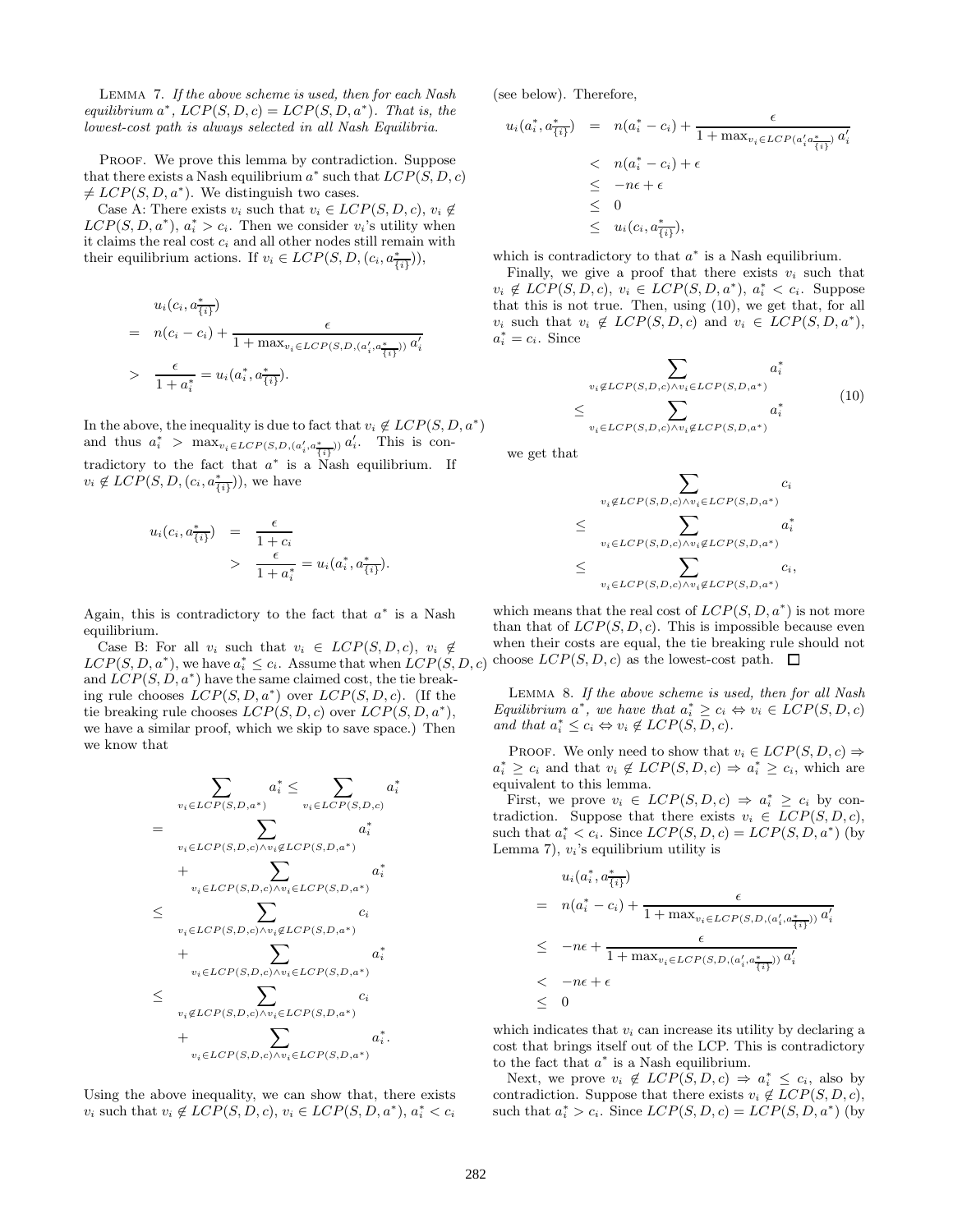Lemma 7),  $v_i$  has an equilibrium utility

$$
u_i(a_i^*, a_{\{i\}}^*) = \frac{\epsilon}{1 + a_i^*}
$$

.

We claim that  $v_i$  can always increase its utility by declaring its real cost  $c_i$ : If  $v_i \in LCP(S, D, (c_i, a_{\overline{\{i\}}}))$ , then

$$
u_i(c_i, a_{\overline{\{i\}}}))
$$
  
=  $n(c_i - c_i) + \frac{\epsilon}{1 + \max_{v_i \in LCP(S, D, (a'_i, a_{\overline{\{i\}}}))} a'_i}$   
>  $\frac{\epsilon}{1 + a_i^*}$   
=  $u_i(a_i^*, a_{\overline{\{i\}}}).$ 

If  $v_i \notin LCP(S, D, (c_i, a_{\overline{\{i\}}}))$ , then

$$
u_i(c_i, a_{\overline{i}}^*) ) = \frac{\epsilon}{1+c_i}
$$
  
> 
$$
\frac{\epsilon}{1+a_i^*}
$$
  
= 
$$
u_i(a_i^*, a_{\overline{i}}^*) .
$$

This completes the proof.  $\Box$ 

Now we are ready to show that all Nash Equilibria are admissible Strong Nash Equilibria.

THEOREM 9. If the above scheme is used, then all Nash Equilibria are admissible Strong Nash Equilibria.

PROOF. (Sketch) It is clear from Lemma 7 and Lemma 8 that all Nash Equilibria are admissible. Then we only need to prove that all Nash Equilibria are strong. We prove it by contradiction.

Suppose that there exists a Nash Equilibrium  $a^*$  that is not strong. Then there exists  $C \subseteq V$  and an action profile  $a<sub>C</sub>$  of C, such that every node in C can increase its utility when they use  $a_C$ .

First, we show by contradiction that for all node  $v_i$ , if  $v_i \in LCP(S, D, (a_C^*, a_{\overline{C}}^*)), \text{ then } v_i \in LCP(S, D, (a_C, a_C^*)).$ Suppose that there exists  $v_i, v_i \in LCP(S, D, (a_C^*, a_{\overline{C}}^*)), v_i \notin$  $LCP(S, D, (a_C, a_C^{\ast}))$ . Assume that the tie breaking rule prefers  $LCP(S, D, (a_C^*, a_{\overline{C}}^*))$  to  $LCP(S, D, (a_C, a_{\overline{C}}^*))$  when their claimed costs are equal. (We have a similar proof when the tie breaking rule prefers  $LCP(S, D, (a_i, a^*_{\overline{C}}))$ .) Then, we have

$$
\sum\limits_{v_i \in LCP(S, D, (a_C, a^*_{\overline{C}})), v_i \in C} a_i \\ + \sum\limits_{v_i \in LCP(S, D, (a_C, a^*_{\overline{C}})), v_i \notin C} a_i^* \\ < \\ \leq \sum\limits_{v_i \in LCP(S, D, (a^*_{C}, a^*_{\overline{C}})), v_i \in C} a_i \\ + \sum\limits_{v_i \in LCP(S, D, (a^*_{C}, a^*_{\overline{C}})), v_i \notin C} a_i^* \\ \Rightarrow \sum\limits_{v_i \in LCP(S, D, (a_C, a^*_{\overline{C}})), v_i \notin LCP(S, D, (a^*_{C}, a^*_{\overline{C}})), v_i \in C} a_i \\ + \sum\limits_{v_i \in LCP(S, D, (a_C, a^*_{\overline{C}})), v_i \notin LCP(S, D, (a^*_{C}, a^*_{\overline{C}})), v_i \notin C} a_i^* \\ < \\ \leq \sum\limits_{v_i \in LCP(S, D, (a^*_{C}, a^*_{\overline{C}})), v_i \notin LCP(S, D, (a_C, a^*_{\overline{C}})), v_i \in C} a_i^* \\ + \sum\limits_{v_i \in LCP(S, D, (a^*_{C}, a^*_{\overline{C}})), v_i \notin LCP(S, D, (a_C, a^*_{\overline{C}})), v_i \notin C} a_i^*.
$$

Since

$$
\geq \sum_{v_i \in LCP(S, D, (a_C^*, a_{\overline{C}}^*)), v_i \notin LCP(S, D, (a_C^*, a_{\overline{C}}^*) )} a_i^* \geq \sum_{v_i \in LCP(S, D, (a_C^*, a_{\overline{C}}^*)), v_i \notin LCP(S, D, (a_C, a_{\overline{C}}^*) )} a_i^*,
$$

we have

$$
\sum_{v_i \in LCP(S, D, (a_C, a_C^*)), v_i \notin LCP(S, D, (a_C^*, a_C^*)), v_i \in C} (a_i - a_i^*)
$$
  

$$
< \sum_{v_i \in LCP(S, D, (a_C^*, a_C^*)), v_i \notin LCP(S, D, (a_C, a_C^*)), v_i \in C} (a_i - a_i^*).
$$
(11)

We can easily show that, for all  $v_i \in LCP(S, D, (a_C, a_{\overline{C}}^*)),$  $v_i \notin LCP(S, D, (a_C^*, a_{\overline{C}}^*)), v_i \in C, a_i - a_i^* \geq 0$ : Otherwise,  $a_i - a_i^* < 0$ , which implies that

$$
u_i(a_C, a_{\overline{C}}^*)
$$
\n
$$
= n(a_i - c_i) + \frac{\epsilon}{1 + \max_{v_i \in LCP(S, D, (a'_i, a_{C - \{i\}}, a_{\overline{C}}^*))} a'_i}
$$
\n
$$
< n(a_i - c_i) + \epsilon
$$
\n
$$
\leq n(a_i^* - \epsilon - c_i) + \epsilon
$$
\n
$$
\leq -n\epsilon + \epsilon
$$
\n
$$
\leq 0
$$
\n
$$
u_i(a_C^*, a_{\overline{C}}^*).
$$

This is contradictory to our assumption. Similarly, we can easily show that, for all  $v_i \notin LCP(S, D, (ac, a\overline{C})), v_i \in$  $LCP(S, D, (a_C^*, a_{\overline{C}}^*)), v_i \in C, a_i - a_i^* \leq 0.$ 

Combining the above two results with (11), we get a contradiction. Therefore, we must have  $v_i \in LCP(S, D, (a_C^*, a_{\overline{C}}^*))$  $\Rightarrow v_i \in LCP(S, D, (a_C, a_C^*))$ . This actually means

$$
LCP(S, D, (a_C^*, a_{\overline{C}}^*)) = LCP(S, D, (a_C, a_C^*)). \tag{12}
$$

Using (12), from  $\forall v_i \in C$ ,  $u_i(a_C^*, a_C^*) < u_i(a_C, a_C^*)$  we can easily get that

$$
v_i \in C \land v_i \in LCP(a_C^*, a_{\overline{C}}^*) \Leftrightarrow a_i^* < a_i;
$$
\n
$$
v_i \in C \land v_i \notin LCP(a_C^*, a_{\overline{C}}^*) \Leftrightarrow a_i^* > a_i.
$$

From the above result, it is not hard to get that  $LCP(a_C^*, a_{\overline{C}}^*)$  $= LCP(a_i^*, a_{\overline{\{i\}}})$ . So, if  $v_i \in LCP(a_i^*, a_{\overline{\{i\}}})$ ,

$$
u_i(a_i^*, a_{\{i\}}^*)
$$
\n
$$
= n(a_i^* - c_i) + \frac{\epsilon}{1 + \max_{v_i \in LCP(S, D, (a_i', a_{\{i\}}^*))} a_i'}
$$
\n
$$
< n(a_i - c_i) + \frac{\epsilon}{1 + \max_{v_i \in LCP(S, D, (a_i', a_{\{i\}}^*))} a_i'}
$$
\n
$$
= u_i(a_i, a_{\{i\}}^*)
$$

which is contradictory to that  $a^*$  is a Nash equilibrium. If  $v_i \notin LCP(a_i^*, a_{\overline{\{i\}}}),$ 

$$
u_i(a_i^*, a_{\overline{\{i\}}}) = \frac{\epsilon}{1 + a_i^*}
$$
  

$$
< \frac{\epsilon}{1 + a_i}
$$
  

$$
= u_i(a_i, a_{\overline{\{i\}}})
$$

which is also contradictory to that  $a^*$  is a Nash equilibrium.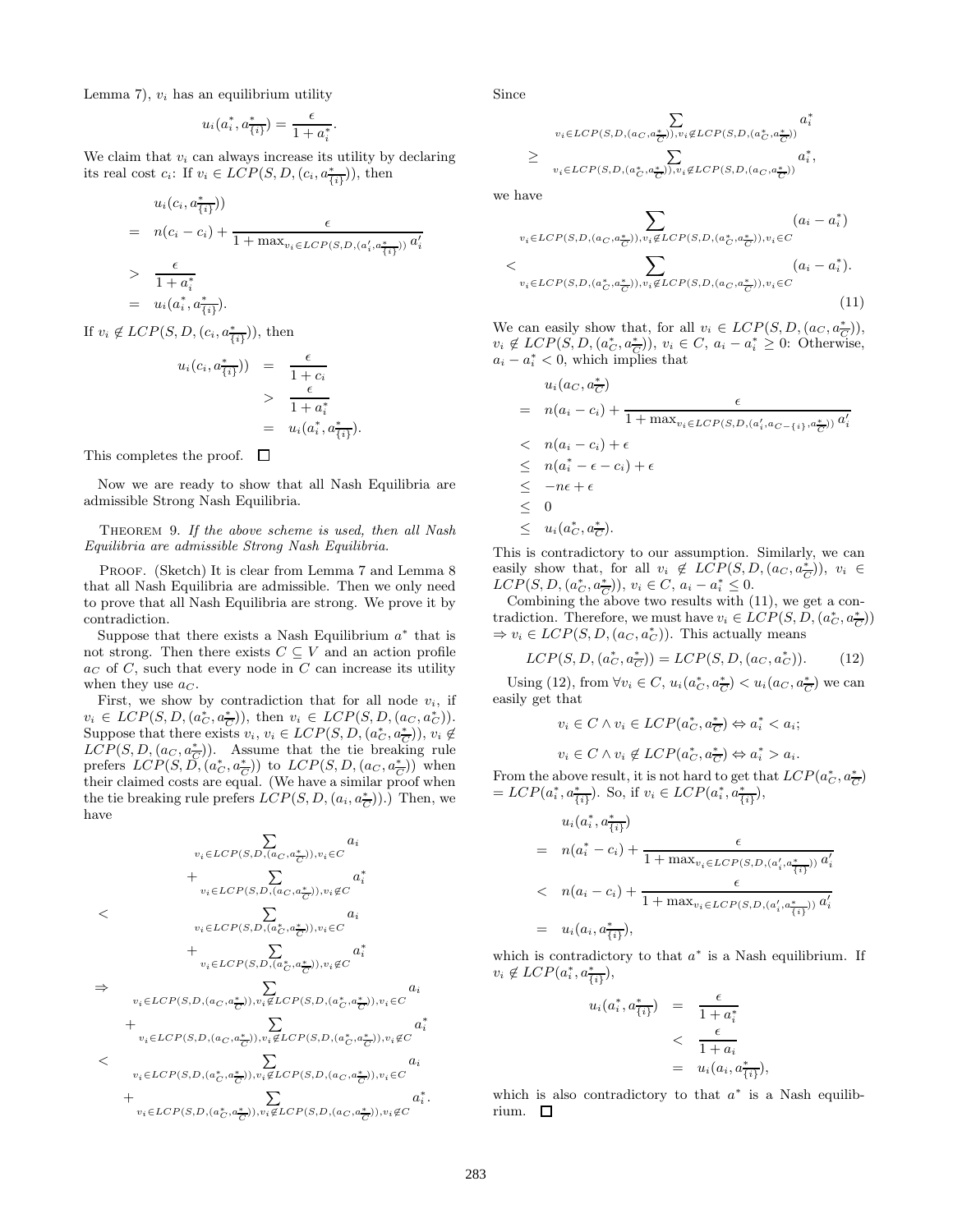# **5. PREVENTING PROFIT TRANSFER BE-TWEEN COLLUDING NODES**

As we have mentioned, the standard solution concepts of Group Strategyproofness and Strong Nash Equilibrium are applicable if profit cannot be transferred between colluding nodes. In many practical scenarios, the assumption of no profit transfer is not immediately valid. To make our results widely applicable in practice, we provide a method to prevent colluding nodes from transferring profit to each other, as long as they do not fully trust each other unconditionally. (Note that in civilian applications, nodes typically do not trust each other unconditionally, unless they belong to the same user.)

The main idea of our method is that we can make it impossible for colluding nodes to convince each other that they have taken the actions required by the collusion. For example, imagine that nodes  $v_1$  and  $v_2$  are trying to collude. If  $v_1$  takes action  $a_1$  and  $v_2$  takes action  $a_2$ , then  $v_1$  has an increases of 10 in its utility but  $v_2$  has a decrease of 5 in its utility. So,  $v_1$  would like to transfer a profit of 7 to  $v_2$ , such that both of them benefit from the collusion. However, the possibility of this profit transfer depends on that  $v_2$  can convince  $v_1$  about its action. Our method makes it impossible for  $v_2$  to convince  $v_1$  that it indeed takes action  $a_2$ . When  $v_2$  claims that it has taken the action  $a_2$ , actually it might have taken another action  $a'_2$ . In this case,  $v_1$ 's utility has only increased by 1 and  $v_2$ 's utility has only decreased by 2. If  $v_1$  trusts  $v_2$ 's claim (of having taken action  $a_2$ ) and transfers 7 to  $v_2$ , then  $v_1$  actually loses 6 in utility while  $v_2$  gains 5. Therefore, when our method is used,  $v_1$  should not trust  $v_2$ 's claim and should not be willing to transfer profit to  $v_2$ . In this way, all colluding nodes become unwilling to transfer profit, and the assumption of no profit transfer becomes valid.<sup>3</sup>

To implement our idea and develop our method, we need to consider how a node can convince other nodes about its own action. There are two basic approaches: Either the node convinces other nodes by showing messages it has sent, or the node does so by showing messages it has received. (Of course, it can also use a combination of the two basic approaches.) Among the sent messages, the only one related to its own action is its message to the source node  $S$ , which contains its claimed cost. The node may attempt to convince other nodes about its action by showing this message, but we can easily defeat its attempt as follows: We allow each node to update its claimed cost by sending an additional message to the sender. Therefore, even if other nodes see a (digitally signed) message with claimed cost, they still do not know what is the claimed cost recognized by the source node S, because they have no idea whether this node has updated its claimed cost or not.

However, the other approach is harder to prevent. In particular, there is a message received by the node which contains information about its own action—the payment message from the source node S. Since the amount of payment is decided by the claimed cost, showing this payment message to other nodes can indirectly prove the node's claimed cost that is recognized by the sender. To deal with this difficulty, we develop a new cryptographic technique called restricted verifier signature. 4

When the source node  $S$  makes a payment to a player node, it signs its payment using our restricted verifier signature. Unlike traditional digital signatures, this restricted verifier signature can be verified only by the player node (i.e., the payee) and a central bank.<sup>5</sup> The player node can verify the signature to see that the payment is valid. When the node brings this payment to the bank, the bank can also verify the signature before clearing the transaction. Nevertheless, our restricted verifier signature scheme guarantees that the player node cannot use this signed payment to convince other nodes about its own action, because other nodes have no way to verify the signature—they would suspect that this node might have forged the signature to cheat them. Below we give the details of our restricted verifier signature scheme, which is based on the well known Shnorr signature [23], and then briefly analyze it.

#### **5.1 The Scheme of Restricted Verifier Signature**

Let P and Q be two large primes such that  $P = 2Q + 1$ . Denote by  $\mathbb{Z}_p^*$  the multiplicative group mod  $\mathcal{P}$ ; denote by  $\mathbb{G}_{\mathcal{Q}}$  the subgroup of quadratic residues. Clearly,  $|\mathbb{G}_{\mathcal{Q}}|$  = Q. Denote by  $\mathbb{Z}_{\mathcal{Q}}$  the additive group mod Q. Let g be a generator of  $\mathbb{G}_{\mathcal{Q}}$ . The above parameters  $\mathcal{P}, \mathcal{Q}$ , and g are all public.

Suppose that each node  $v_i$  has a private key  $x_i \in \mathbb{Z}_Q$  and a public key  $y_i = g^{x_i}$ . Assume that there is a central bank with private key  $x_B \in \mathbb{Z}_{\mathcal{Q}}$  and public key  $y_B = g^{x_B}$ .

Suppose that Sign() is a standard digital signing algorithm and that Verify() is the corresponding verification algorithm. Suppose that  $H()$  is a cryptographic hash function.

To sign a message m that can only be verified by  $v_i$  and the bank, node  $v_i$  computes:

$$
\overline{m}_1 = g^{r_1} \pmod{\mathcal{P}},
$$
  
\n
$$
\overline{m}_2 = y_B^{m+r_1} \pmod{\mathcal{P}},
$$
  
\n
$$
\overline{m}_3 = \text{Sign}_{x_i}(\overline{m}_1, \overline{m}_2),
$$
  
\n
$$
\overline{m}_4 = g^{r_2} y_j^{r_3} \pmod{\mathcal{P}},
$$
  
\n
$$
\overline{m}_5 = y_B^{r_2} \pmod{\mathcal{P}},
$$
  
\n
$$
\overline{m}_6 = r_1 \cdot H(\overline{m}_1, \overline{m}_2, \overline{m}_3, \overline{m}_4, \overline{m}_5) + r_2 \pmod{\mathcal{Q}},
$$

where  $r_1, r_2, r_3$  are picked uniformly and independently from  $\mathbb{Z}_{\mathcal{Q}}$ . The signature is  $(\overline{m}_1, \overline{m}_2, \overline{m}_3, \overline{m}_4, \overline{m}_5, \overline{m}_6, r_3)$ .

To verify the above signature, node  $v_i$  checks that

$$
g^{\overline{m}_6} y_j^{r_3} = \overline{m}_1^{H(\overline{m}_1, \overline{m}_2, \overline{m}_3, \overline{m}_4, \overline{m}_5)} \cdot \overline{m}_4 \pmod{P},\qquad(13)
$$

<sup>&</sup>lt;sup>3</sup>One may suggest that  $v_1$  should transfer 7 to  $v_2$  only after the path and payments turn out to be those produced by collusion. However, in this case,  $v_1$  can easily cheat  $v_2$ , for example, by taking action  $a'_1$  such that, with  $(a'_1, a_2)$ ,  $v_1$  gets an increase of 9 in its utility but  $v_2$  gets a decrease of 4 in its utility. Since  $(a'_1, a_2)$  decides a different path and different payments,  $v_1$  can decline to transfer anything to  $v_2$  when  $v_2$ takes action  $a_2$ .

 $\overline{^{4}$ Our restricted verifier signature is closely related to the well known designated verifier signature and multiple designated verifier signature [16], but is different. Designated verifier signature schemes allow only one participant to verify the signature. Multiple designated verifier signature schemes allow more than one participants to verify the signature, but they require that each such participant should be able to simulate the signature, which is not the case with our restricted verifier signature scheme.

<sup>&</sup>lt;sup>5</sup>Note that using virtual currency requires the existence of a central bank. Our method does not require the bank to be online when a payment is made, although the bank is needed when the payment is finally cleared.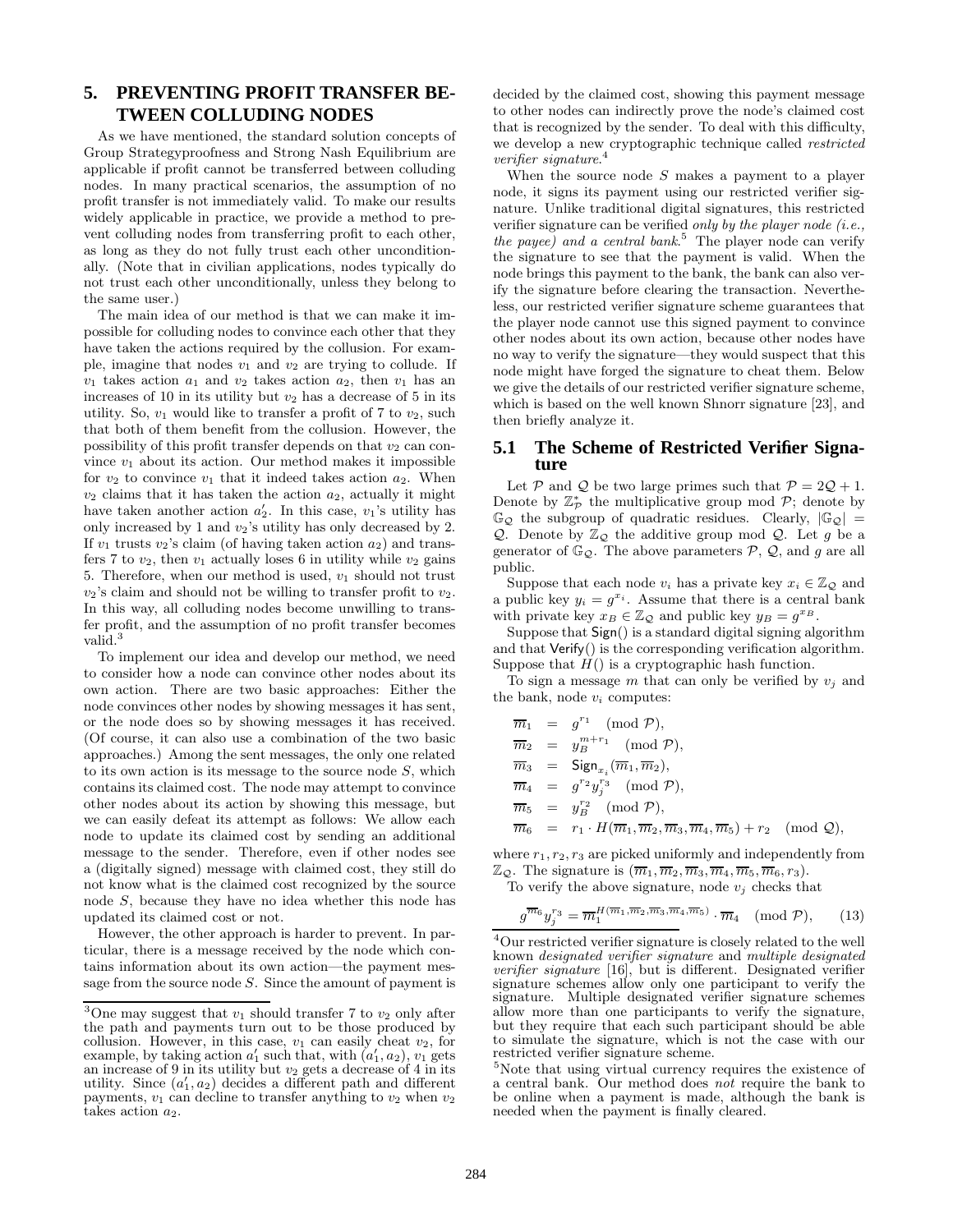$y_{B}^{\overline{m}_{6}} = (\overline{m}_{2}/y_{B}^{m})^{H(\overline{m}_{1},\overline{m}_{2},\overline{m}_{3},\overline{m}_{4},\overline{m}_{5})}$  $(mod \mathcal{P}), (14)$ and that

$$
Verify_{y_i}((\overline{m}_1, \overline{m}_2), \overline{m}_3) = Accept.
$$
 (15)

When the bank needs to verify this signature, it only needs to check (15) and that

$$
\overline{m}_2 = y_B^m \cdot \overline{m}_1^{x_B} \pmod{\mathcal{P}}.
$$
 (16)

## **5.2 Analysis**

Now we analyze our restricted verifier signature scheme. We prove four properties of this scheme. First, we show that our scheme is correct in the sense that a valid signature can always be verified by the node  $v_j$  and the central bank. Second, we show that any signature accepted by  $v_j$  contains a valid payment that will be honored by the bank. Third, we show that the signature cannot be forged. Finally, we show that any party other than  $v_i$  and the bank cannot verify the signature. These four properties make it possible for us to prevent profit transfer.

THEOREM 10. (Correctness of Signature) In the above signature scheme, a valid signature can always be verified by  $v_i$ and the bank.

PROOF. It is easy to see that  $(15)$  and  $(16)$  hold. So we only need to show  $(13)$  and  $(14)$ :

$$
g^{\overline{m}_6} y_j^{r_3} = g^{r_1 \cdot H(\overline{m}_1, \overline{m}_2, \overline{m}_3, \overline{m}_4, \overline{m}_5) + r_2} y_j^{r_3}
$$
  
\n
$$
= (g_1^r)^{H(\overline{m}_1, \overline{m}_2, \overline{m}_3, \overline{m}_4, \overline{m}_5)} g^{r_2} y_j^{r_3}
$$
  
\n
$$
= \overline{m}_1^{H(\overline{m}_1, \overline{m}_2, \overline{m}_3, \overline{m}_4, \overline{m}_5)} \cdot \overline{m}_4 \pmod{\mathcal{P}};
$$
  
\n
$$
y_B^{\overline{m}_6} = y_B^{r_1 \cdot H(\overline{m}_1, \overline{m}_2, \overline{m}_3, \overline{m}_4, \overline{m}_5) + r_2}
$$
  
\n
$$
= (y_B^{r_1})^{H(\overline{m}_1, \overline{m}_2, \overline{m}_3, \overline{m}_4, \overline{m}_5)} y_B^{r_2}
$$
  
\n
$$
= (\overline{m}_2/y_B^m)^{H(\overline{m}_1, \overline{m}_2, \overline{m}_3, \overline{m}_4, \overline{m}_5)} \cdot \overline{m}_5 \pmod{\mathcal{P}}.
$$

Theorem 11. (Binding Property) In the random oracle model, if node  $v_j$  accepts  $\overline{m}$  as a signature on message  $m$ , then there exists  $r_1 \in \mathbb{Z}_Q$  such that  $(\overline{m}_1, \overline{m}_2) = (g^{r_1}, y_B^{\overline{m}+r_1}).$ 

PROOF. (Sketch) When node  $v_j$  accepts  $\overline{m}$  as a signature on message  $m$ , clearly (13) and (14) hold. Note that  $H()$ is a cryptographic hash function. Using the random oracle model, we can assign random values as the output of this hash function, and (13) and (14) should still hold. From (13) we get

$$
g^{\overline{m}_{6,1}}y_j^{r_3} = \overline{m}_1^{H_1} \cdot \overline{m}_4 \pmod{\mathcal{P}},\tag{17}
$$

$$
g^{\overline{m}_{6,2}}y_j^{r_3} = \overline{m}_1^{H_2} \cdot \overline{m}_4 \pmod{\mathcal{P}},\tag{18}
$$

where  $H_1, H_2$  are two random hash values,  $\overline{m}_{6,1}, \overline{m}_{6,2}$  are the corresponding values of  $\overline{m}_6$ . Combining (17) and (18), we get

$$
g^{\overline{m}_{6,1}-\overline{m}_{6,2}} = \overline{m}_1^{H_1-H_2} \pmod{\mathcal{P}}.
$$

Let  $r_1 = (\overline{m}_{6,1} - \overline{m}_{6,2})/(H_1 - H_2)$ . The above equation is equivalent to  $\overline{m}_1 = g^{r_1}$ . Similarly we can also get from (14):  $\overline{m}_2 = y_B^{m+r_1}.$ 

THEOREM 12. (Unforgeability) An adversary knowing neither  $x_i$  nor  $x_j$  cannot forge a signature satisfying  $(13)(14)(15)$ .

Theorem 13. (Restriction of Verifiability) From a valid signature  $\overline{m}$  on message m, for an arbitrary different message  $m' \neq m$ , node  $v_j$  can compute a string  $\tilde{m}'$  that is computationally indistinguishable  $6$  from a valid signature on m' by any party other than the bank and  $v_i$ .

PROOF. Node  $v_j$  can compute  $\tilde{m}'$  as follows: define  $\tilde{m}'_1$  =  $\overline{m}_1, \ \tilde{m}'_2 = \overline{m}_2, \ \tilde{m}'_3 = \overline{m}_3, \ \tilde{m}'_4 = \overline{m}_4, \ \tilde{m}'_5 = \overline{m}_5.$  Then, compute

$$
\tilde{m}'_6 = \overline{m}_6 + (m - m')H(\overline{m}_1, \overline{m}_2, \overline{m}_3, \overline{m}_4, \overline{m}_5) \pmod{Q};
$$

$$
r'_3 = r_3 + (\overline{m}_6 - \tilde{m}'_6)x_j^{-1} \pmod{Q}.
$$

The string  $\tilde{m}'$  is defined as  $(\tilde{m}'_1, \tilde{m}'_2, \tilde{m}'_3, \tilde{m}'_4, \tilde{m}'_5, \tilde{m}'_6, r'_3)$ .

#### **6. EVALUATIONS**

In Section 4, we have presented a scheme that guarantees convergence to a Strong Nash Equilibrium. Using Glo-MoSim, we evaluate this scheme on two networks. The first is randomly generated and the second is based on a snapshot of an urban area in New York City. For both networks we demonstrate that our scheme is resistant to collusion. Furthermore, to evaluate the efficiency of our entire solution, we also measure the computational overhead of our restricted verifier signature scheme, which is computationally the most expensive part of our solution.

#### **6.1 Evaluation on Random Wireless Network**

We consider a random wireless network with 100 nodes distributed in a terrain area of 3000 by 3000 meters. Nodes use IEEE 802.11 (at 2Mbps) as the MAC layer protocol. The radio range is set to 422.757 meters.



Figure 2: Topology of the Random Generated Network.

The randomly generated network topology is shown in Figure 2. For clarity, we only include the labels of a few nodes. A line between two nodes means that the two nodes are in the communication range of each other. Each node has an initial balance of 1000. We set  $\epsilon = 0.001$ ; for each node, the cost of forwarding a unit of data is randomly chosen between  $10\epsilon$  and  $100\epsilon$ .

We have two evaluations done on the random wireless network. The first is to illustrate the evolution of nodes' utilities and balances over time, while the second is to illustrate the effect of collusion.

 ${}^{6}$ Here being *computationally indistinguishable* means that the string  $\tilde{m}'$  cannot be distinguished from a valid signature on  $m'$  by any polynomial-time adversary. See [13] for the precise definition.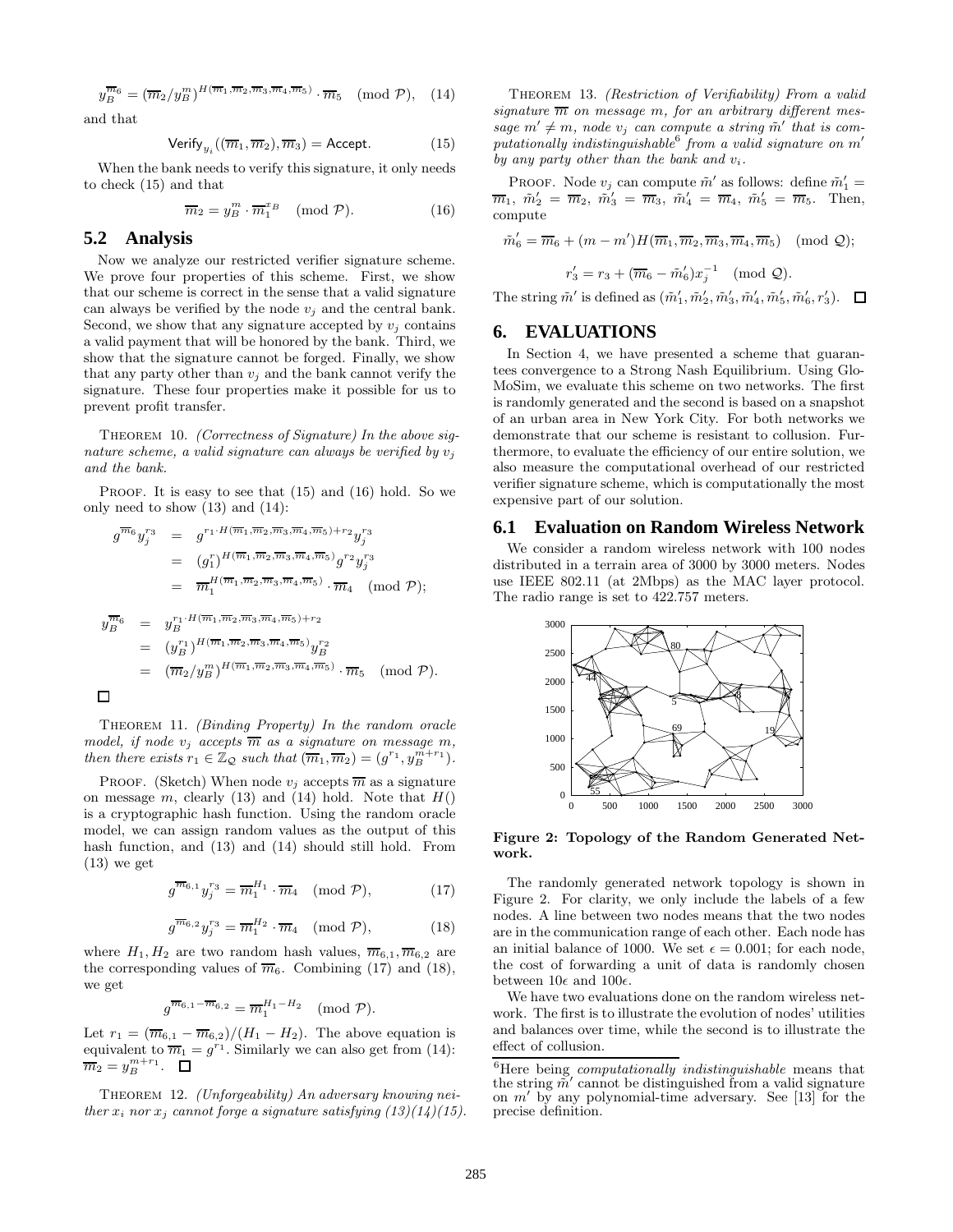Our first evaluation starts from a Nash Equilibrium. The evaluation runs for 90 minutes and we observe the utility and balance of each node every 2 minutes. We generate traffic from each node according to Poisson arrival with mean time of 600 seconds. The destination is randomly selected from the rest of nodes. The number of units of data in each session is uniformly distributed between 1 and 1000. A node with a negative balance cannot send its own data before its balance gets positive again.



Figure 3: Cumulative Utility of Nodes as a Function of Simulation Time.



Figure 4: Balance of Nodes as a Function of Simulation Time.

Figure 3 and Figure 4 show the cumulative utilities and balances of seven typical nodes during the evaluation, respectively. Generally, nodes locating in the central part of the network or at a position connecting two node-dense areas (like node 69 and node 80) get higher balances. In contrast, nodes like 55 have much lower balances, because they have less chance to earn money by forwarding others' traffic. When we compare the two figures, we can easily see that nodes' balances are not proportional to their cumulative utilities. For example, node 69 gets the highest balance among these nodes, but it has the second least utility in the end. Node 5 collects the largest amount of utility among these nodes, but its balance is significantly lower than node 69 and node 80. This is because node 69 has a high forwarding cost of 0.093/unit; it receives payments which are only slightly higher than its costs. In comparison, node 5 has a low cost of 0.024/unit; the payments it receives are much more than its costs.

Our second evaluation shows the effect of collusion. Consider a set of nodes that collude to deviate from a Nash



Figure 5: Effect of Collusion: Utility of Each Colluding Node Minus Its Utility in the Nash Equilibrium.

Equilibrium. (Note that, without transfer of profit, "collusion" actually means that a group of nodes deviate from the equilibrium simultaneously, in hope that each of them will benefit from the deviation.) We measure the effect of collusion by calculating the difference between each colluding node's utility and its utility in the Nash Equilibrium. We experiment with two different numbers of colluding nodes: 5 and 10. For each number of colluding nodes, we have 20 runs of the experiment. In each run, the source node, the destination node, and the set of colluding nodes are randomly selected. The action of each colluding node is randomly chosen from four possibilities: decreasing its claimed cost by 50%, decreasing by 20%, increasing by 20%, and increasing by 50%. For example, if a node's claimed cost is 0.1/unit in the Nash Equilibrium and it increases its claimed cost by 50% in the collusion, then its claimed cost is 0.15 in the collusion. In this evaluation, there are 10 units of data in each session.

Figure 5 summarizes our experimental results for the effect of collusion with 5 and 10 colluding nodes, respectively. From Figure 5, we can see that most colluding nodes do not benefit from the collusion. (In fact, most colluding nodes suffer from the collusion.) We have not found any run in which all colluding nodes benefit from the collusion. This result confirms that there is no collusion that could make all colluding nodes happy.

#### **6.2 Network Based on a Snapshot**

In this section, we use a snapshot of a New York City urban area (see Figure 6). The terrain area is about 750m  $\times$  750m. We assume that 10% of the automobiles and 20%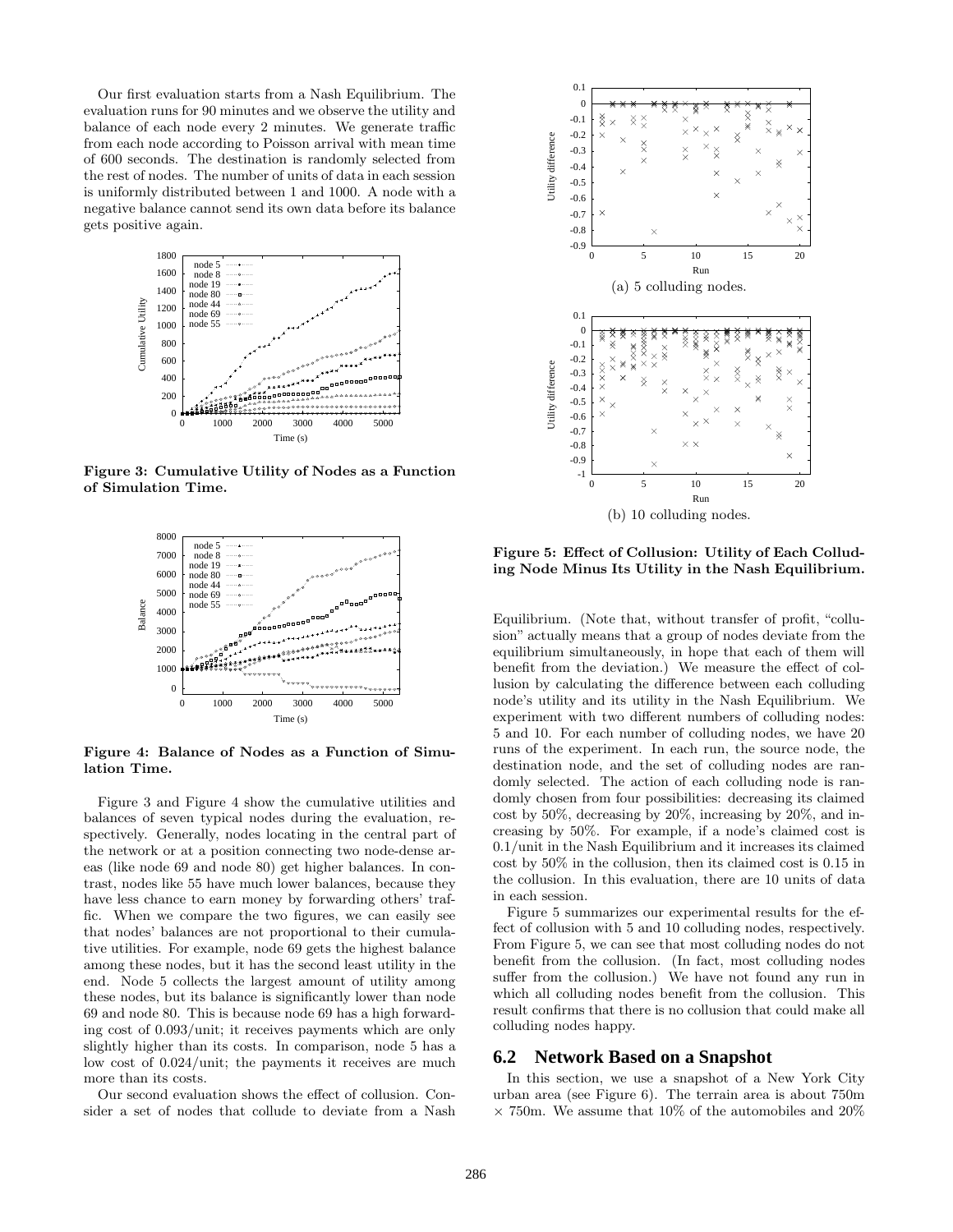

Figure 6: Snapshot of New York City Urban Area and Locations of Wireless Devices.

of the buildings are equipped with wireless devices. Thus, the total number of wireless devices in this network is 267. The radio range is set to 75m. In Figure 6, each dot denotes a wireless device. For each wireless device, the cost of forwarding a unit of data is randomly selected between  $10\epsilon$  and  $100\epsilon$  ( $\epsilon = 0.001$ ). We evaluate the effect of collusion using the same method as on the randomly generated network, except that we have 200 runs of the experiment for each number of colluding nodes.



Figure 7: Distributions of the Number of Nodes Getting Less Utility in Collusion.

Figures 7 (a) and (b) demonstrate the distributions of the

number of nodes that get less utility in collusion than in the Nash Equilibrium. In these two figures, the height of each bar represents the percentage of runs that have the corresponding number of colluding nodes suffer from the collusion. We note that the sum of the percentages in each figure is 100%. This implies that, in all runs, we have a positive number of colluding nodes getting less utility in collusion than in the Nash Equilibrium. Therefore, there is no run in which all colluding nodes benefit.

#### **6.3 Efficiency of Restricted Verifier Signature**

As we have mentioned, our scheme for Strong Nash Equilibrium can be used together with our restricted verifier signature to make a practical solution. In this practical solution, most computational overheads come from our restricted verifier signature. Consequently, we carry out experiments to measure the efficiency of our restricted verifier signature scheme.

We implement our restricted verifier signature scheme using Crypto++. The standard digital signing/verification algorithm we use are DSA, RSA (as specified in ANSI X9.31), and Elliptic Curve DSA (ECDSA; as specified in ANSI X9.62). We measure the computational overheads using three different hash functions: MD5, SHA-1, and SHA-256. The evaluation is performed on a laptop with 1.4GHz Centrino CPU and 768MB memory. Table 1 lists the computational overheads with two different key lengths: 1024 bits and 2048 bits. In the table, each entry has three numbers. The first number is the signing time; the second is the node's verification time; and the third is the bank's verification time. We can see that the choice of hash function has little influence on the overheads while the choice of standard signature scheme has some influence. However, regardless of which standard signature scheme is used, our restricted verifier signature scheme remains very efficient. For the key length of 1024 bits, all operations are guaranteed to be finished in less than 0.1 second. (In our work, it is as important to have efficient signing as to have efficient verification, since our routing scheme requires the source node to generate a signature for each intermediate node in each session.)

## **7. RELATED WORK**

A considerable amount of work has been done on the incentive compatibility problems in ad hoc networks. There are two major problems: the routing problem and the packet forwarding problem. In the routing problem, we need a routing scheme that computes the lowest cost path despite of the fact that selfish nodes can make false claims about their costs. In the packet forwarding problem, we need a protocol that stimulates selfish nodes to forward packets. Below we give a brief review of the existing solutions.

#### *Routing in Ad Hoc Networks.*

Anderegg and Eidenbenz [2] were the first to address the (unicast) routing problem. Their solution Ad Hoc-VCG is based on the famous VCG mechanism, which is the standard tool to achieve strategyproofness. In [9], Eidenbenz et al. further considered the incentives of the service requestor and gave another VCG-based solution. A similar problem in multicast was first addressed by Wang et al. [27]. They showed that naive applications of VCG in the multicast scenario are not strategyproof, and then presented a solution that achieves strategyproofness without using VCG.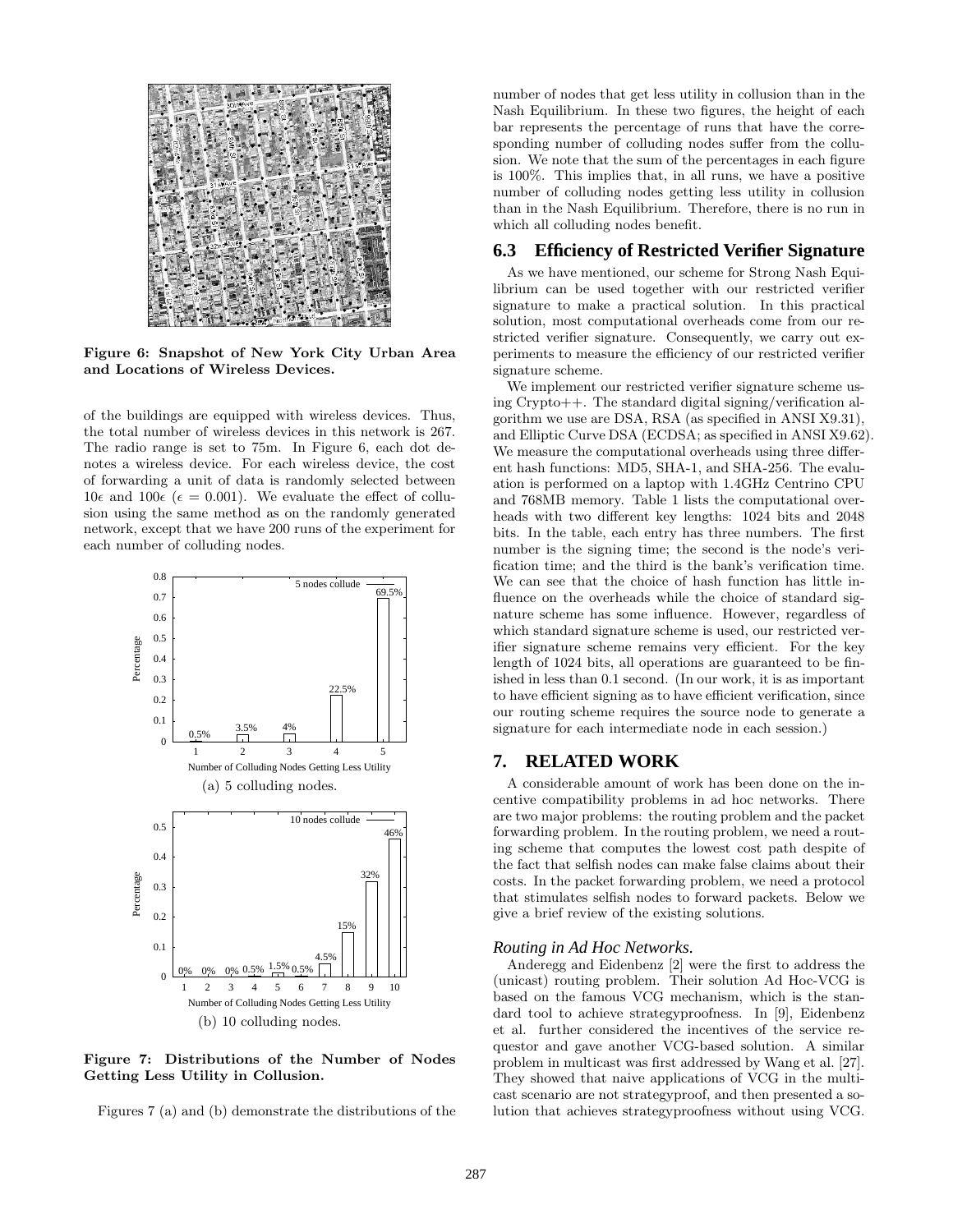|              | Keysize     | MD5                  | $SHA-1$              | SHA256               |
|--------------|-------------|----------------------|----------------------|----------------------|
|              | $1024$ bits | 0.052s/0.058s/0.034s | 0.052s/0.058s/0.035s | 0.053s/0.063s/0.035s |
| DSA          | $2048$ bits | 0.315s/0.333s/0.211s | 0.315s/0.337s/0.210s | 0.318s/0.348s/0.211s |
|              | $1024$ bits | 0.047s/0.048s/0.026s | 0.047s/0.049s/0.025s | 0.047s/0.053s/0.026s |
| <b>ECDSA</b> | $2048$ bits | 0.272s/0.249s/0.125s | 0.272s/0.255s/0.126s | 0.272s/0.262s/0.126s |
|              | $1024$ bits | 0.049s/0.044s/0.021s | 0.047s/0.046s/0.021s | 0.048s/0.049s/0.021s |
| RSA          | $2048$ bits | 0.283s/0.250s/0.129s | 0.281s/0.250s/0.124s | 0.283s/0.263s/0.125s |

Table 1: Computation Overhead (Signing time/Verifying time by node/Verifying time by bank).

Then, Zhong et al. [29] studied the combined problems of routing and packet forwarding and designed a protocol using an integrated approach of game theory and cryptography. They showed that their solution is cooperation optimal. In [25], Wang et al. worked on reducing over-payments in unicast routing. Their solution OURS uses an elegant technique based on dummy packets and guarantees that the overpayments are low regardless of which Nash Equilibrium the system converges to.

As we have mentioned, all the above work on the routing problem focus on the incentives of each individual node. In other words, it is assumed that nodes do not collude. Clearly, this assumption is not always valid in practice. An elegant result regarding collusion resistance was given by Wang and Li in [26]: While the major results of [26] also assume no collusion of nodes, they showed that dealing with collusion is hard in the sense that True Group Strategyproofness cannot be achieved. Here "True Group Strategyproofness" is a new solution concept defined in [26]. Unlike the standard solution concept of Strategyproofness, True Group Strategyproofness is suitable for scenarios in which the profits gained in collusion can be transferred among colluding nodes. In comparison, in this paper we study the standard solution concepts (of Group Strategyproofness and Strong Nash Equilibrium) and provide a method to prevent transfer of profit between colluding nodes. So, our work and the result in [26] are complementary to each other.

#### *Packet Forwarding in Ad Hoc Networks.*

The earliest work on the packet forwarding problem was due to Marti et al. [18]. Their major contribution is a watchdog and a pathrater, which monitor the reputation of nodes. Similarly, Buchegger and Le Boudec's solutions [4,5] also use an approach based on reputation. In their solutions, each node has a state machine for the reputation of other nodes; the nodes update their states according to their observations and received reports of other nodes' behavior. Generous TIT-FOR-TAT, proposed by Srinivasan et al. [24], is a packet-forwarding strategy for selfish nodes. They showed that this strategy leads to a Nash Equilibrium.

Buttyan and Hubaux [6, 7] proposed to use credit or virtual money for the packet forwarding problem. Their solutions require each node to have a piece of tamper-proof hardware. Zhong et al.'s Sprite [28] is another simple creditbased solution but it does not require tamper-proof hardware. Ben Salem et al. [3] addresses the packet forwarding problem in multi-hop cellular networks, using a protocol based on symmetric key cryptography. Another solution to this problem was due to Jakobsson et al. [15], using a micropayment scheme.

#### *Other Work in Networking.*

In addition to the two problems we discuss above, There are many other problems in computer networks that are addressed using game theory [1, 10, 11, 21, 22]. Examples include Eidenbenz's topology control game for ad hoc networks [8], Lin et al.'s admission and rate control for CDMA networks [17], and Felegyhazi and Hubaux's spectrum sharing for wireless operators [12].

## **8. CONCLUSION AND FUTURE WORK**

Incentive-compatible routing is an important problem in wireless ad hoc networks. In this paper, we present a systematic study of collusion resistance in incentive-compatible routing. We focus on two standard solution concepts— Group Strategyproofness and Strong Nash Equilibrium. We show that the former is impossible to achieve and design a scheme to achieve the latter. Moreover, we give a cryptographic method that prevents profit transfer between colluding nodes, as long as they do not trust each other unconditionally. This method can be used together with our scheme that achieves Strong Nash Equilibrium. Putting the results together, we have established a theoretically sound and practically useful solution for collusion resistance in incentivecompatible routing.

Our work can be extended in several directions. One possibility is to consider other cost models, for example, models in which a node can have different costs for different outgoing links, or models in which a node needs to determine the cost(s) with the help of its neighbors. Another possibility is to include the source and destination nodes in the routing game and investigate their incentives in the context of collusion resistance. Yet another possibility is to adapt our results to the scenario with probabilistic packet losses. We leave these topics to future study.

## **9. REFERENCES**

- [1] A. Akella, S. Seshan, R. Karp, and S. Shenker. Selfish behavior and stability of the internet: Game-theoretic analysis of TCP. In Proceedings of the Special Interest Group on Data Communication (SIGCOMM), Pittsburgh, PA, August 2002.
- [2] L. Anderegg and S. Eidenbenz. Ad hoc-VCG: a Truthful and Cost-Efficient Routing Protocol for Mobile Ad Hoc Networks With Selfish Agents. In Proceedings of the Ninth International Conference on Mobile Computing and Networking (MobiCom), San Diego, CA, Sep. 2003.
- [3] N. Ben Salem, L. Buttyan, J. P. Hubaux, and M. Jakobsson. A charging and rewarding scheme for packet forwarding in multi-hop cellular networks. In